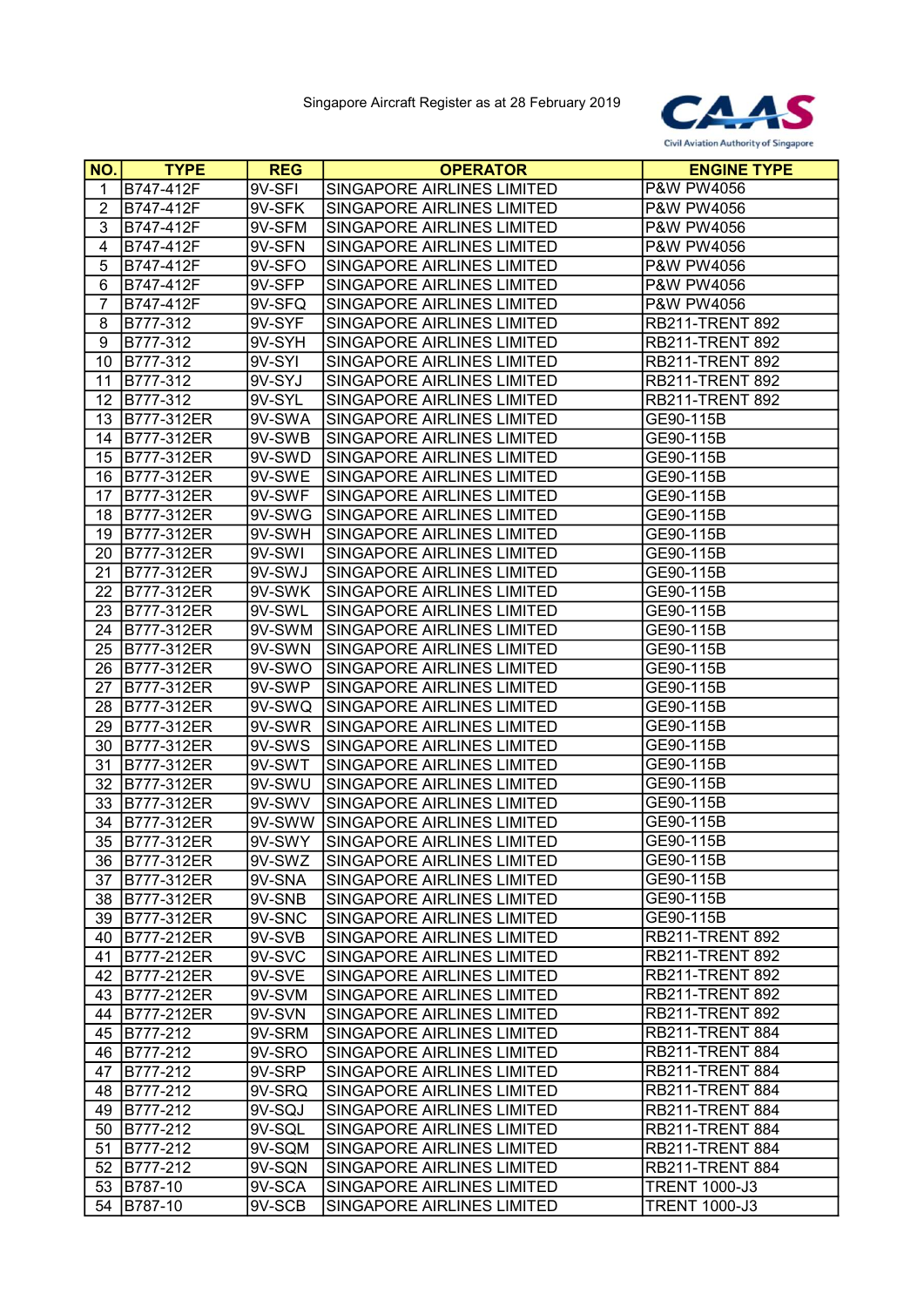

| NO. | <b>TYPE</b>    | <b>REG</b> | <b>OPERATOR</b>            | <b>ENGINE TYPE</b>   |
|-----|----------------|------------|----------------------------|----------------------|
| 55  | B787-10        | 9V-SCC     | SINGAPORE AIRLINES LIMITED | <b>TRENT 1000-J3</b> |
| 56  | <b>B787-10</b> | 9V-SCD     | SINGAPORE AIRLINES LIMITED | <b>TRENT 1000-J3</b> |
| 57  | B787-10        | 9V-SCE     | SINGAPORE AIRLINES LIMITED | <b>TRENT 1000-J3</b> |
| 58  | B787-10        | 9V-SCF     | SINGAPORE AIRLINES LIMITED | <b>TRENT 1000-J3</b> |
| 59  | B787-10        | 9V-SCG     | SINGAPORE AIRLINES LIMITED | <b>TRENT 1000-J3</b> |
| 60  | B787-10        | 9V-SCH     | SINGAPORE AIRLINES LIMITED | <b>TRENT 1000-J3</b> |
| 61  | A330-343       | 9V-STC     | SINGAPORE AIRLINES LIMITED | RB211-TRENT 772B     |
| 62  | A330-343       | 9V-STO     | SINGAPORE AIRLINES LIMITED | RB211-TRENT 772B     |
| 63  | A330-343       | 9V-STQ     | SINGAPORE AIRLINES LIMITED | RB211-TRENT 772B     |
| 64  | A330-343       | 9V-STR     | SINGAPORE AIRLINES LIMITED | RB211-TRENT 772B     |
| 65  | A330-343       | 9V-STT     | SINGAPORE AIRLINES LIMITED | RB211-TRENT 772B     |
| 66  | A330-343       | 9V-STU     | SINGAPORE AIRLINES LIMITED | RB211-TRENT 772B     |
| 67  | A330-343       | 9V-STV     | SINGAPORE AIRLINES LIMITED | RB211-TRENT 772B     |
| 68  | A330-343       | 9V-STW     | SINGAPORE AIRLINES LIMITED | RB211-TRENT 772B     |
| 69  | A330-343       | 9V-STY     | SINGAPORE AIRLINES LIMITED | RB211-TRENT 772B     |
| 70  | A330-343       | 9V-STZ     | SINGAPORE AIRLINES LIMITED | RB211-TRENT 772B     |
| 71  | A330-343       | 9V-SSA     | SINGAPORE AIRLINES LIMITED | RB211-TRENT 772B     |
| 72  | A330-343       | 9V-SSB     | SINGAPORE AIRLINES LIMITED | RB211-TRENT 772B     |
| 73  | A330-343       | 9V-SSC     | SINGAPORE AIRLINES LIMITED | RB211-TRENT 772B     |
| 74  | A330-343       | 9V-SSD     | SINGAPORE AIRLINES LIMITED | RB211-TRENT 772B     |
| 75  | A330-343       | 9V-SSE     | SINGAPORE AIRLINES LIMITED | RB211-TRENT 772B     |
| 76  | A330-343       | 9V-SSF     | SINGAPORE AIRLINES LIMITED | RB211-TRENT 772B     |
| 77  | A330-343       | 9V-SSG     | SINGAPORE AIRLINES LIMITED | RB211-TRENT 772B     |
| 78  | A330-343       | 9V-SSH     | SINGAPORE AIRLINES LIMITED | RB211-TRENT 772B     |
| 79  | A330-343       | 9V-SSI     | SINGAPORE AIRLINES LIMITED | RB211-TRENT 772B     |
| 80  | A350-941       | 9V-SMA     | SINGAPORE AIRLINES LIMITED | <b>TRENT XWB-84</b>  |
| 81  | A350-941       | 9V-SMB     | SINGAPORE AIRLINES LIMITED | <b>TRENT XWB-84</b>  |
| 82  | A350-941       | 9V-SMC     | SINGAPORE AIRLINES LIMITED | <b>TRENT XWB-84</b>  |
| 83  | A350-941       | 9V-SMD     | SINGAPORE AIRLINES LIMITED | <b>TRENT XWB-84</b>  |
| 84  | A350-941       | 9V-SME     | SINGAPORE AIRLINES LIMITED | <b>TRENT XWB-84</b>  |
| 85  | A350-941       | 9V-SMF     | SINGAPORE AIRLINES LIMITED | <b>TRENT XWB-84</b>  |
| 86  | A350-941       | 9V-SMG     | SINGAPORE AIRLINES LIMITED | <b>TRENT XWB-84</b>  |
| 87  | A350-941       | 9V-SMH     | SINGAPORE AIRLINES LIMITED | <b>TRENT XWB-84</b>  |
| 88  | A350-941       | 9V-SMI     | SINGAPORE AIRLINES LIMITED | <b>TRENT XWB-84</b>  |
| 89  | A350-941       | 9V-SMJ     | SINGAPORE AIRLINES LIMITED | <b>TRENT XWB-84</b>  |
|     | 90   A350-941  | 9V-SMK     | SINGAPORE AIRLINES LIMITED | TRENT XWB-84         |
| 91  | A350-941       | 9V-SML     | SINGAPORE AIRLINES LIMITED | <b>TRENT XWB-84</b>  |
| 92  | A350-941       | 9V-SMM     | SINGAPORE AIRLINES LIMITED | TRENT XWB-84         |
|     | 93 A350-941    | 9V-SMN     | SINGAPORE AIRLINES LIMITED | <b>TRENT XWB-84</b>  |
| 94  | A350-941       | 9V-SMO     | SINGAPORE AIRLINES LIMITED | <b>TRENT XWB-84</b>  |
|     | 95   A350-941  | 9V-SMP     | SINGAPORE AIRLINES LIMITED | <b>TRENT XWB-84</b>  |
| 96  | A350-941       | 9V-SMQ     | SINGAPORE AIRLINES LIMITED | <b>TRENT XWB-84</b>  |
| 97  | A350-941       | 9V-SMR     | SINGAPORE AIRLINES LIMITED | <b>TRENT XWB-84</b>  |
| 98  | A350-941       | 9V-SMS     | SINGAPORE AIRLINES LIMITED | <b>TRENT XWB-84</b>  |
| 99  | A350-941       | 9V-SMT     | SINGAPORE AIRLINES LIMITED | <b>TRENT XWB-84</b>  |
|     | 100 A350-941   | 9V-SMU     | SINGAPORE AIRLINES LIMITED | <b>TRENT XWB-84</b>  |
|     | 101 A350-941   | 9V-SGA     | SINGAPORE AIRLINES LIMITED | <b>TRENT XWB-84</b>  |
|     | 102 A350-941   | 9V-SGB     | SINGAPORE AIRLINES LIMITED | <b>TRENT XWB-84</b>  |
|     | 103 A350-941   | 9V-SGC     | SINGAPORE AIRLINES LIMITED | <b>TRENT XWB-84</b>  |
|     | 104 A350-941   | 9V-SGD     | SINGAPORE AIRLINES LIMITED | <b>TRENT XWB-84</b>  |
|     | 105 A350-941   | 9V-SGE     | SINGAPORE AIRLINES LIMITED | <b>TRENT XWB-84</b>  |
|     | 106 A350-941   | 9V-SGF     | SINGAPORE AIRLINES LIMITED | <b>TRENT XWB-84</b>  |
|     | 107 A350-941   | 9V-SGG     | SINGAPORE AIRLINES LIMITED | <b>TRENT XWB-84</b>  |
|     | 108 A350-941   | 9V-SHA     | SINGAPORE AIRLINES LIMITED | <b>TRENT XWB-84</b>  |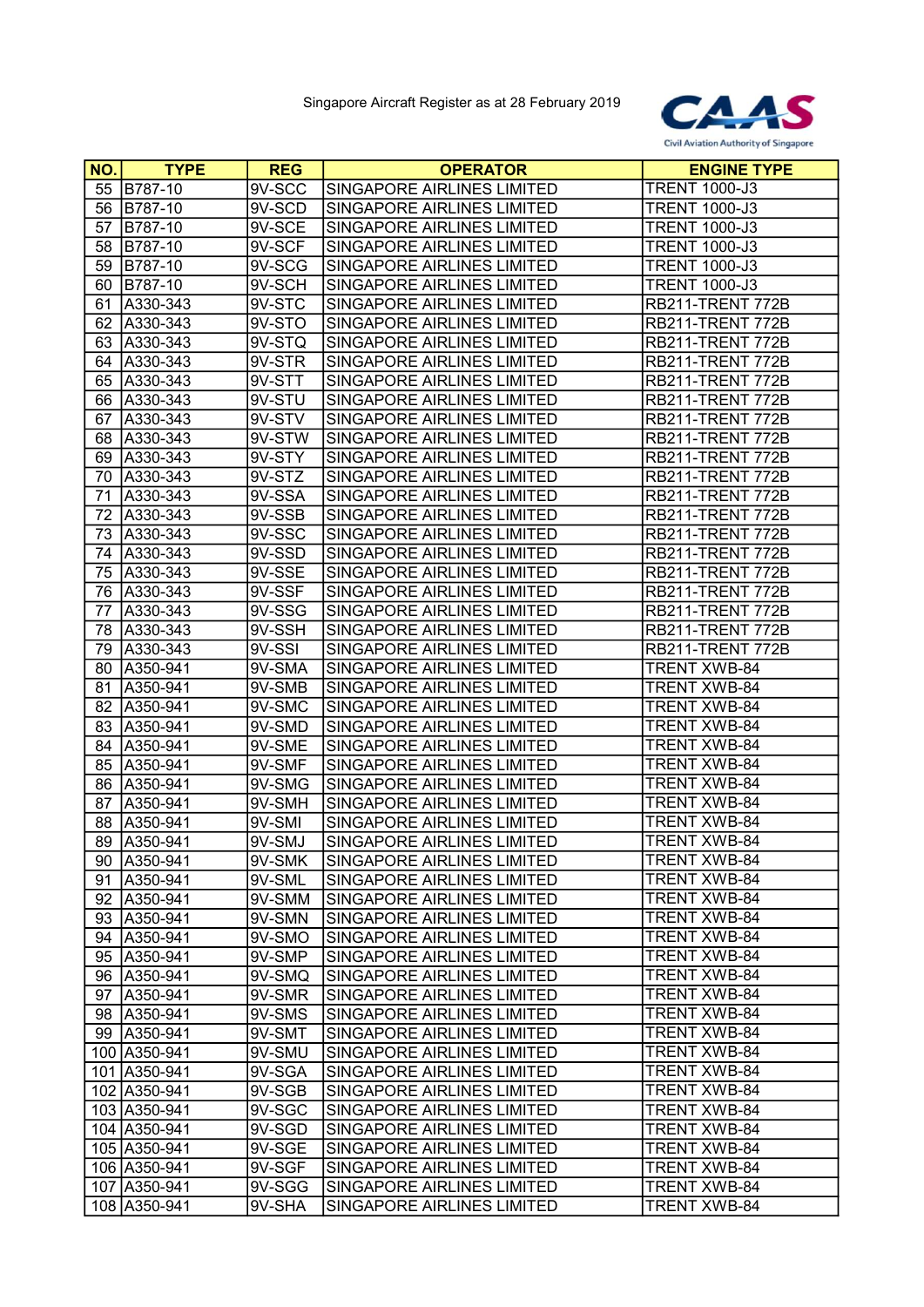

| NO. | <b>TYPE</b>   | <b>REG</b> | <b>OPERATOR</b>                   | <b>ENGINE TYPE</b>     |
|-----|---------------|------------|-----------------------------------|------------------------|
|     | 109 A350-941  | 9V-SHB     | SINGAPORE AIRLINES LIMITED        | <b>TRENT XWB-84</b>    |
|     | 110 A350-941  | 9V-SHC     | SINGAPORE AIRLINES LIMITED        | <b>TRENT XWB-84</b>    |
|     | 111 A380-841  | 9V-SKF     | SINGAPORE AIRLINES LIMITED        | <b>RB211-TRENT 970</b> |
|     | 112 A380-841  | 9V-SKG     | SINGAPORE AIRLINES LIMITED        | <b>RB211-TRENT 970</b> |
|     | 113 A380-841  | 9V-SKH     | SINGAPORE AIRLINES LIMITED        | <b>RB211-TRENT 970</b> |
|     | 114 A380-841  | 9V-SKI     | SINGAPORE AIRLINES LIMITED        | <b>RB211-TRENT 970</b> |
|     | 115 A380-841  | 9V-SKJ     | SINGAPORE AIRLINES LIMITED        | <b>RB211-TRENT 970</b> |
|     | 116 A380-841  | 9V-SKK     | <b>SINGAPORE AIRLINES LIMITED</b> | <b>RB211-TRENT 970</b> |
|     | 117 A380-841  | $9V-SKL$   | SINGAPORE AIRLINES LIMITED        | <b>RB211-TRENT 970</b> |
|     | 118 A380-841  | 9V-SKM     | SINGAPORE AIRLINES LIMITED        | <b>RB211-TRENT 970</b> |
|     | 119 A380-841  | 9V-SKN     | SINGAPORE AIRLINES LIMITED        | <b>RB211-TRENT 970</b> |
|     | 120 A380-841  | 9V-SKP     | SINGAPORE AIRLINES LIMITED        | <b>RB211-TRENT 970</b> |
|     | 121 A380-841  | 9V-SKQ     | SINGAPORE AIRLINES LIMITED        | <b>RB211-TRENT 970</b> |
|     | 122 A380-841  | 9V-SKR     | SINGAPORE AIRLINES LIMITED        | <b>RB211-TRENT 970</b> |
|     | 123 A380-841  | 9V-SKS     | SINGAPORE AIRLINES LIMITED        | <b>RB211-TRENT 970</b> |
|     | 124 A380-841  | 9V-SKT     | SINGAPORE AIRLINES LIMITED        | <b>RB211-TRENT 970</b> |
|     | 125 A380-841  | 9V-SKU     | SINGAPORE AIRLINES LIMITED        | <b>RB211-TRENT 970</b> |
|     | 126 A380-841  | 9V-SKV     | SINGAPORE AIRLINES LIMITED        | <b>RB211-TRENT 970</b> |
|     | 127 A380-841  | 9V-SKW     | SINGAPORE AIRLINES LIMITED        | <b>RB211-TRENT 970</b> |
|     | 128 A380-841  | 9V-SKY     | SINGAPORE AIRLINES LIMITED        | <b>RB211-TRENT 970</b> |
|     | 129 A380-841  | 9V-SKZ     | SINGAPORE AIRLINES LIMITED        | <b>RB211-TRENT 970</b> |
|     | 130 A320-232  | 9V-TAN     | <b>SCOOT TIGERAIR PTE LTD</b>     | <b>IAE V2527-A5</b>    |
|     | 131 A320-232  | 9V-TAO     | <b>SCOOT TIGERAIR PTE LTD</b>     | <b>IAE V2527-A5</b>    |
|     | 132 A320-232  | 9V-TAQ     | <b>SCOOT TIGERAIR PTE LTD</b>     | <b>IAE V2527-A5</b>    |
|     | 133 A320-232  | 9V-TAS     | <b>SCOOT TIGERAIR PTE LTD</b>     | <b>IAE V2527-A5</b>    |
|     | 134 A320-232  | 9V-TAU     | <b>SCOOT TIGERAIR PTE LTD</b>     | <b>IAE V2527-A5</b>    |
|     | 135 A320-232  | 9V-TAV     | <b>SCOOT TIGERAIR PTE LTD</b>     | <b>IAE V2527-A5</b>    |
|     | 136 A320-232  | 9V-TAX     | <b>SCOOT TIGERAIR PTE LTD</b>     | <b>IAE V2527-A5</b>    |
|     | 137 A320-232  | 9V-TAZ     | <b>SCOOT TIGERAIR PTE LTD</b>     | <b>IAE V2527-A5</b>    |
|     | 138 A319-132  | 9V-TRA     | <b>SCOOT TIGERAIR PTE LTD</b>     | <b>IAE V2524-A5</b>    |
|     | 139 A319-132  | 9V-TRB     | <b>SCOOT TIGERAIR PTE LTD</b>     | <b>IAE V2524-A5</b>    |
|     | 140 A319-132  | 9V-TRC     | <b>SCOOT TIGERAIR PTE LTD</b>     | <b>IAE V2524-A5</b>    |
|     | 141 A320-232  | 9V-TRD     | SCOOT TIGERAIR PTE LTD            | <b>IAE V2527-A5</b>    |
|     | 142 A320-232  | 9V-TRE     | <b>SCOOT TIGERAIR PTE LTD</b>     | <b>IAE V2527-A5</b>    |
|     | 143 A320-232  | 9V-TRH     | <b>SCOOT TIGERAIR PTE LTD</b>     | <b>IAE V2527-A5</b>    |
|     | 144 A320-232  | 9V-TRI     | SCOOT TIGERAIR PTE LTD            | <b>IAE V2527-A5</b>    |
|     | 145 A320-232  | 9V-TRK     | <b>SCOOT TIGERAIR PTE LTD</b>     | <b>IAE V2527-A5</b>    |
|     | 146 A320-232  | 9V-TRL     | <b>SCOOT TIGERAIR PTE LTD</b>     | <b>IAE V2527-A5</b>    |
|     | 147 A320-232  | 9V-TRM     | <b>SCOOT TIGERAIR PTE LTD</b>     | <b>IAE V2527-A5</b>    |
|     | 148 A320-232  | 9V-TRN     | <b>SCOOT TIGERAIR PTE LTD</b>     | <b>IAE V2527-A5</b>    |
|     | 149 A320-232  | 9V-TRO     | <b>SCOOT TIGERAIR PTE LTD</b>     | <b>IAE V2527-A5</b>    |
|     | 150 A320-232  | 9V-TRP     | <b>SCOOT TIGERAIR PTE LTD</b>     | <b>IAE V2527-A5</b>    |
|     | 151 A320-232  | 9V-TRQ     | <b>SCOOT TIGERAIR PTE LTD</b>     | <b>IAE V2527-A5</b>    |
|     | 152 A320-232  | 9V-TRR     | <b>SCOOT TIGERAIR PTE LTD</b>     | <b>IAE V2527-A5</b>    |
|     | 153 A320-232  | 9V-TRS     | <b>SCOOT TIGERAIR PTE LTD</b>     | <b>IAE V2527-A5</b>    |
|     | 154 A320-232  | 9V-TRT     | <b>SCOOT TIGERAIR PTE LTD</b>     | <b>IAE V2527-A5</b>    |
|     | 155 A320-232  | 9V-TRU     | <b>SCOOT TIGERAIR PTE LTD</b>     | <b>IAE V2527-A5</b>    |
|     | 156 A320-232  | 9V-TRV     | <b>SCOOT TIGERAIR PTE LTD</b>     | <b>IAE V2527-A5</b>    |
|     | 157 A320-232  | 9V-TRW     | <b>SCOOT TIGERAIR PTE LTD</b>     | <b>IAE V2527-A5</b>    |
|     | 158 A320-232  | 9V-TRX     | <b>SCOOT TIGERAIR PTE LTD</b>     | <b>IAE V2527-A5</b>    |
|     | 159 A320-271N | 9V-TNA     | <b>SCOOT TIGERAIR PTE LTD</b>     | <b>PW1127G-JM</b>      |
|     | 160 A320-271N | 9V-TNB     | <b>SCOOT TIGERAIR PTE LTD</b>     | <b>PW1127G-JM</b>      |
|     | 161 B787-8    | 9V-OFA     | SCOOT TIGERAIR PTE LTD            | <b>TRENT 1000-G2</b>   |
|     | 162 B787-8    | 9V-OFB     | SCOOT TIGERAIR PTE LTD            | <b>TRENT 1000-G2</b>   |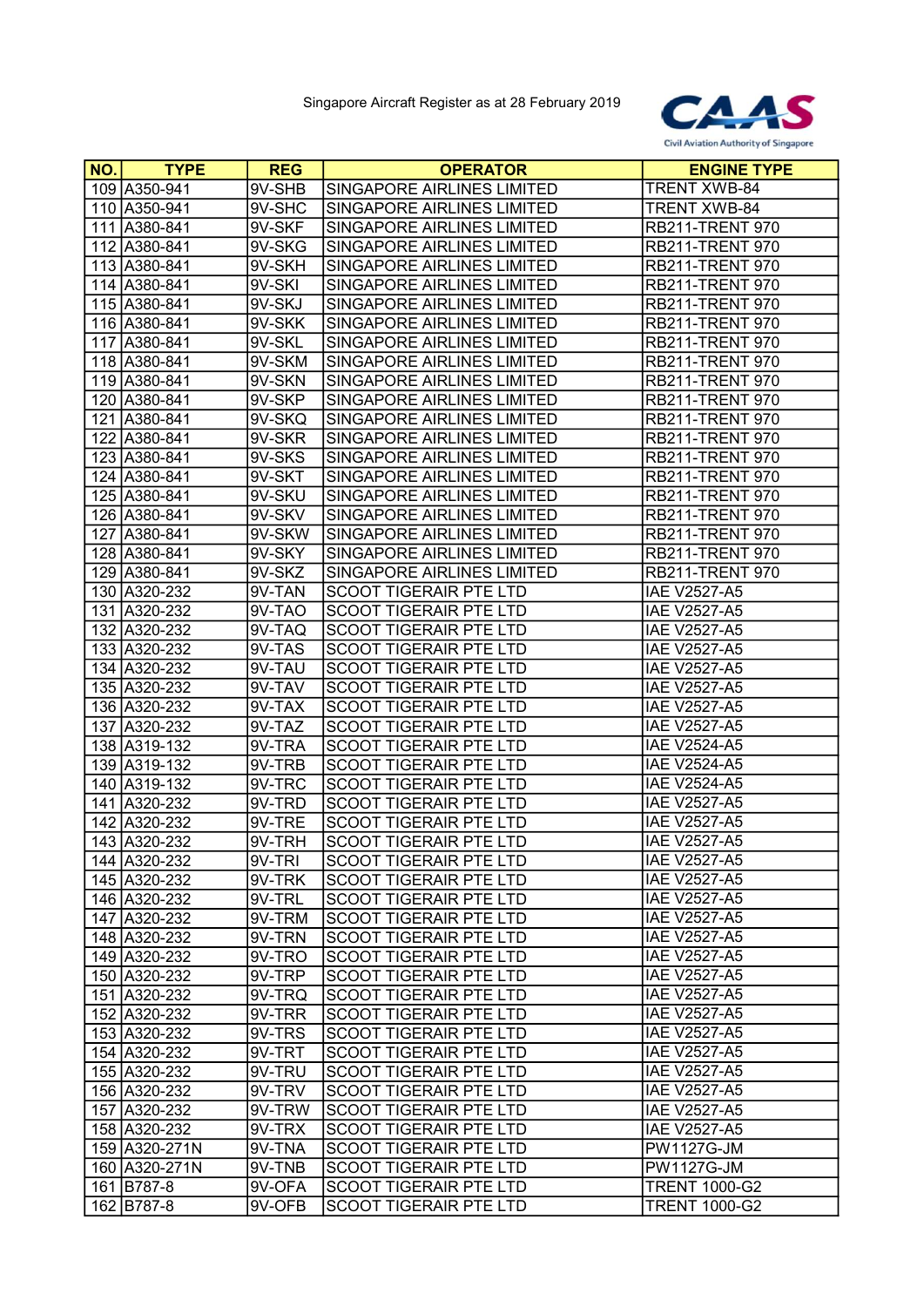

| NO. | <b>TYPE</b>  | <b>REG</b> | <b>OPERATOR</b>               | <b>ENGINE TYPE</b>   |
|-----|--------------|------------|-------------------------------|----------------------|
|     | 163 B787-8   | 9V-OFC     | SCOOT TIGERAIR PTE LTD        | <b>TRENT 1000-G2</b> |
|     | 164 B787-8   | 9V-OFD     | <b>SCOOT TIGERAIR PTE LTD</b> | <b>TRENT 1000-G2</b> |
|     | 165 B787-8   | 9V-OFE     | <b>SCOOT TIGERAIR PTE LTD</b> | <b>TRENT 1000-G2</b> |
|     | 166 B787-8   | 9V-OFG     | <b>SCOOT TIGERAIR PTE LTD</b> | <b>TRENT 1000-G2</b> |
|     | 167 B787-8   | 9V-OFH     | <b>SCOOT TIGERAIR PTE LTD</b> | <b>TRENT 1000-G2</b> |
|     | 168 B787-8   | 9V-OFI     | SCOOT TIGERAIR PTE LTD        | <b>TRENT 1000-G2</b> |
|     | 169 B787-8   | 9V-OFJ     | <b>SCOOT TIGERAIR PTE LTD</b> | <b>TRENT 1000-G2</b> |
|     | 170 B787-8   | 9V-OFK     | <b>SCOOT TIGERAIR PTE LTD</b> | <b>TRENT 1000-G3</b> |
|     | 171 B787-9   | 9V-OJA     | <b>SCOOT TIGERAIR PTE LTD</b> | <b>TRENT 1000-J2</b> |
|     | 172 B787-9   | 9V-OJB     | <b>SCOOT TIGERAIR PTE LTD</b> | <b>TRENT 1000-J2</b> |
|     | 173 B787-9   | 9V-OJC     | <b>SCOOT TIGERAIR PTE LTD</b> | <b>TRENT 1000-J2</b> |
|     | 174 B787-9   | $9V-OJD$   | SCOOT TIGERAIR PTE LTD        | <b>TRENT 1000-J2</b> |
|     | 175 B787-9   | 9V-OJE     | SCOOT TIGERAIR PTE LTD        | <b>TRENT 1000-J2</b> |
|     | 176 B787-9   | 9V-OJF     | <b>SCOOT TIGERAIR PTE LTD</b> | <b>TRENT 1000-J2</b> |
|     | 177 B787-9   | 9V-OJG     | SCOOT TIGERAIR PTE LTD        | <b>TRENT 1000-J3</b> |
|     | 178 B787-9   | 9V-OJH     | <b>SCOOT TIGERAIR PTE LTD</b> | <b>TRENT 1000-J3</b> |
|     | 179 B737-800 | 9V-MGA     | SILKAIR (S) PTE LTD           | CFM56-7B27           |
|     | 180 B737-800 | 9V-MGB     | SILKAIR (S) PTE LTD           | CFM56-7B27           |
|     | 181 B737-800 | 9V-MGC     | SILKAIR (S) PTE LTD           | CFM56-7B27           |
|     | 182 B737-800 | 9V-MGD     | SILKAIR (S) PTE LTD           | CFM56-7B27           |
|     | 183 B737-800 | 9V-MGE     | SILKAIR (S) PTE LTD           | CFM56-7B27           |
|     | 184 B737-800 | 9V-MGF     | SILKAIR (S) PTE LTD           | CFM56-7B27           |
|     | 185 B737-800 | 9V-MGG     | SILKAIR (S) PTE LTD           | CFM56-7B27           |
|     | 186 B737-800 | 9V-MGH     | SILKAIR (S) PTE LTD           | CFM56-7B27           |
|     | 187 B737-800 | 9V-MGI     | SILKAIR (S) PTE LTD           | CFM56-7B27           |
|     | 188 B737-800 | 9V-MGJ     | SILKAIR (S) PTE LTD           | CFM56-7B27           |
|     | 189 B737-800 | 9V-MGK     | SILKAIR (S) PTE LTD           | CFM56-7B27           |
|     | 190 B737-800 | 9V-MGL     | SILKAIR (S) PTE LTD           | CFM56-7B27           |
| 191 | B737-800     | 9V-MGM     | SILKAIR (S) PTE LTD           | CFM56-7B27           |
|     | 192 B737-800 | 9V-MGN     | SILKAIR (S) PTE LTD           | CFM56-7B27           |
|     | 193 B737-800 | 9V-MGO     | SILKAIR (S) PTE LTD           | CFM56-7B27           |
|     | 194 B737-800 | 9V-MGP     | SILKAIR (S) PTE LTD           | CFM56-7B27           |
|     | 195 B737-800 | 9V-MGQ     | SILKAIR (S) PTE LTD           | CFM56-7B27           |
|     | 196 B737-8   | 9V-MBA     | SILKAIR (S) PTE LTD           | CFM LEAP-1B27        |
|     | 197 B737-8   | 9V-MBB     | SILKAIR (S) PTE LTD           | CFM LEAP-1B27        |
|     | 198 B737-8   | 9V-MBC     | SILKAIR (S) PTE LTD           | CFM LEAP-1B27        |
|     | 199 B737-8   | 9V-MBD     | SILKAIR (S) PTE LTD           | CFM LEAP-1B27        |
|     | 200 B737-8   | 9V-MBE     | SILKAIR (S) PTE LTD           | CFM LEAP-1B27        |
|     | 201 A320-233 | 9V-SLG     | SILKAIR (S) PTE LTD           | <b>IAE V2527-A5</b>  |
|     | 202 A320-233 | 9V-SLL     | SILKAIR (S) PTE LTD           | <b>IAE V2527-A5</b>  |
|     | 203 A320-233 | 9V-SLM     | SILKAIR (S) PTE LTD           | <b>IAE V2527-A5</b>  |
|     | 204 A320-233 | 9V-SLO     | SILKAIR (S) PTE LTD           | IAE V2527-A5         |
|     | 205 A320-233 | 9V-SLP     | SILKAIR (S) PTE LTD           | <b>IAE V2527-A5</b>  |
|     | 206 A320-233 | 9V-SLQ     | SILKAIR (S) PTE LTD           | IAE V2527-A5         |
|     | 207 A320-233 | $9V-SLR$   | SILKAIR (S) PTE LTD           | IAE V2527-A5         |
|     | 208 A320-233 | 9V-SLS     | SILKAIR (S) PTE LTD           | <b>IAE V2527-A5</b>  |
|     | 209 A319-133 | 9V-SBG     | SILKAIR (S) PTE LTD           | <b>IAE V2527M-A5</b> |
|     | 210 A319-133 | 9V-SBH     | SILKAIR (S) PTE LTD           | <b>IAE V2527M-A5</b> |
|     | 211 A320-232 | 9V-JSA     | JETSTAR ASIA AIRWAYS PTE LTD  | <b>IAE V2527-A5</b>  |
|     | 212 A320-232 | 9V-JSB     | JETSTAR ASIA AIRWAYS PTE LTD  | IAE V2527-A5         |
|     | 213 A320-232 | 9V-JSF     | JETSTAR ASIA AIRWAYS PTE LTD  | <b>IAE V2527-A5</b>  |
|     | 214 A320-232 | 9V-JSH     | JETSTAR ASIA AIRWAYS PTE LTD  | <b>IAE V2527-A5</b>  |
|     | 215 A320-232 | 9V-JSI     | JETSTAR ASIA AIRWAYS PTE LTD  | IAE V2527-A5         |
|     | 216 A320-232 | 9V-JSJ     | JETSTAR ASIA AIRWAYS PTE LTD  | IAE V2527-A5         |